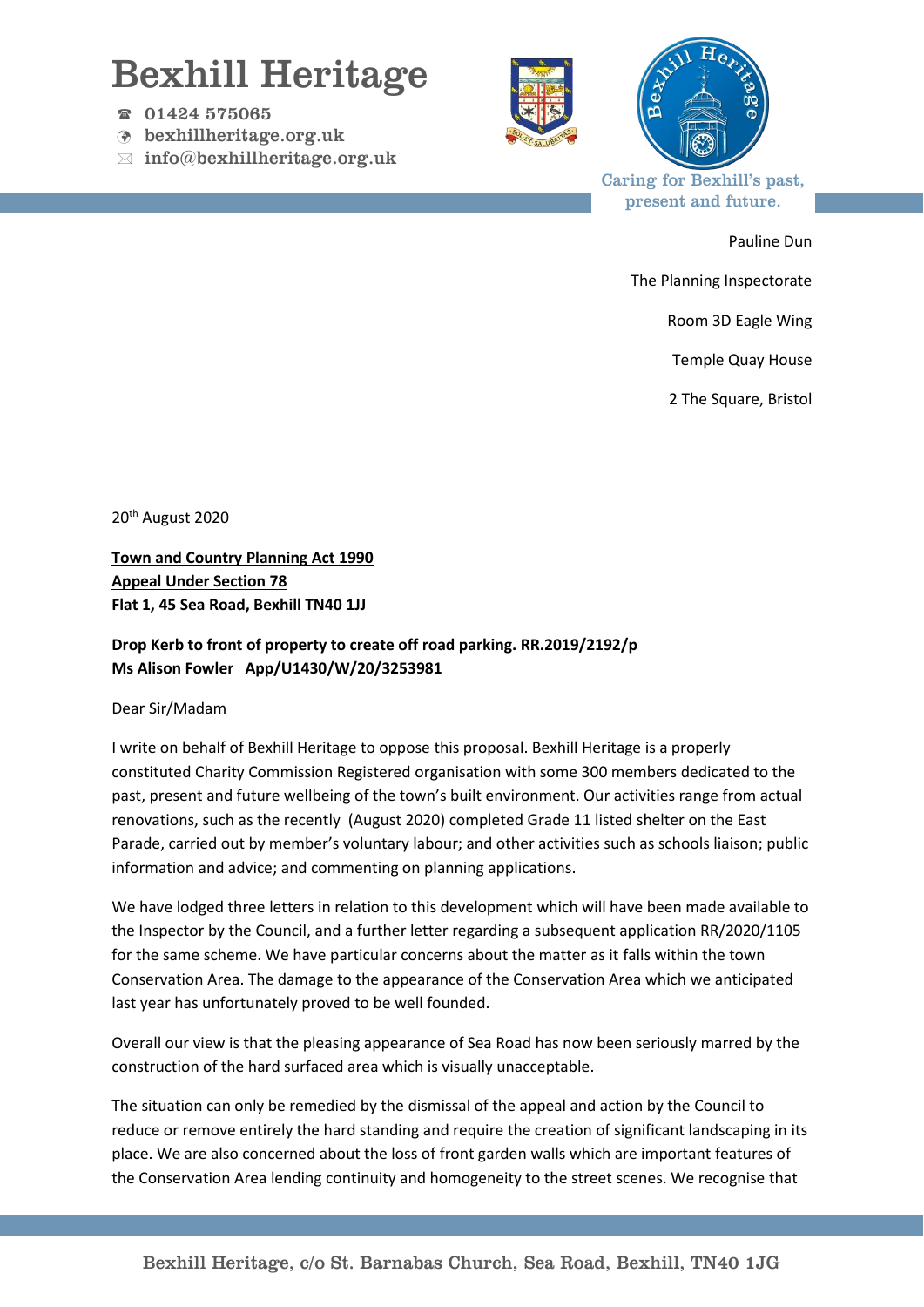in this case the now paved area, formerly a garden had been neglected in recent years and the front garden wall allowed to degrade almost to pavement level. The principle that neglect should be not be used to justify a proposal which is normally unacceptable bears on features as well as on buildings.

Our previous correspondence on the two applications highlights our concerns and merits repetition as follows –

- The paving of the front garden in its entirety and the parking of vehicles almost the whole, together with the loss of the last vestiges of the front wall which defined the front garden area is out of character with the Conservation Area and damaging to its appearance.
- The loss of opportunity for continuing to nurture a green space for tall, short and ground cover vegetation is damaging to the Conservation Area.
- The landscaping plans which have been submitted with the later application clearly show the applicants intentions will do virtually nothing to mitigate ill effects described above. In reality the presence of three vehicles on the frontage of the three flats leaves no space on the site to support sufficient landscaping to make any significant difference to the street scene.
- The plant material placed on the forecourt in recent weeks is completely obscured by the parked vehicles.
- The plant material small and in pots will not survive in the hard winter conditions experienced so close to the sea front. Substantial shrubs planted in properly prepared ground will survive – there is no room for these with the paving and parking present on the site. In any event they would remain hidden from view by parked vehicles and probably would not be grown higher than the low window sills of the ground floor flat.
- The applicant's agents have stated that the front of the premises comprised paving and hard surfacing. They omit to say that there was also considerable amount of shrub planting present, together with the remnants of a front boundary wall with loose laid slabs atop.
- The statement of Assessment of Significance submitted with the more recent application states "due to pre-existing condition of frontage the site had no aesthetic significance". This is at odds with the photographs provided by the applicants and the Google street view record.
- We believe that the open fronted parking area is inimical to the safety of pedestrians and cyclists using the eastern side of Sea Road. We know that much of the pedestrian traffic along Sea Road reflects the elderly age profile of the population of the town. We would venture that there is a high proportion of the elderly living on the fringes of the town centre, something we have had plenty of opportunity to observe as we have a base at St. Barnabas Church nearby where we often have an outside meeting point. The frail and elderly have plenty to cope with without the wide open frontage of no. 45 and the vehicle movements off and onto it. The same is true of southbound cyclists.
- The County Council is soon to introduce new parking arrangements in the town centre. These will increase the pressure on front gardens as residents become more anxious to park on their property unrestricted by the new regulatory regime. At present there is no enforcement of on street restrictions.
- The precedent which would be set by granting of permission cannot readily be set aside. Even in Sea Road there are enough garden walls of various ages remaining for them to form a significant and positive part of the townscape. Adjacent to the north, the former two